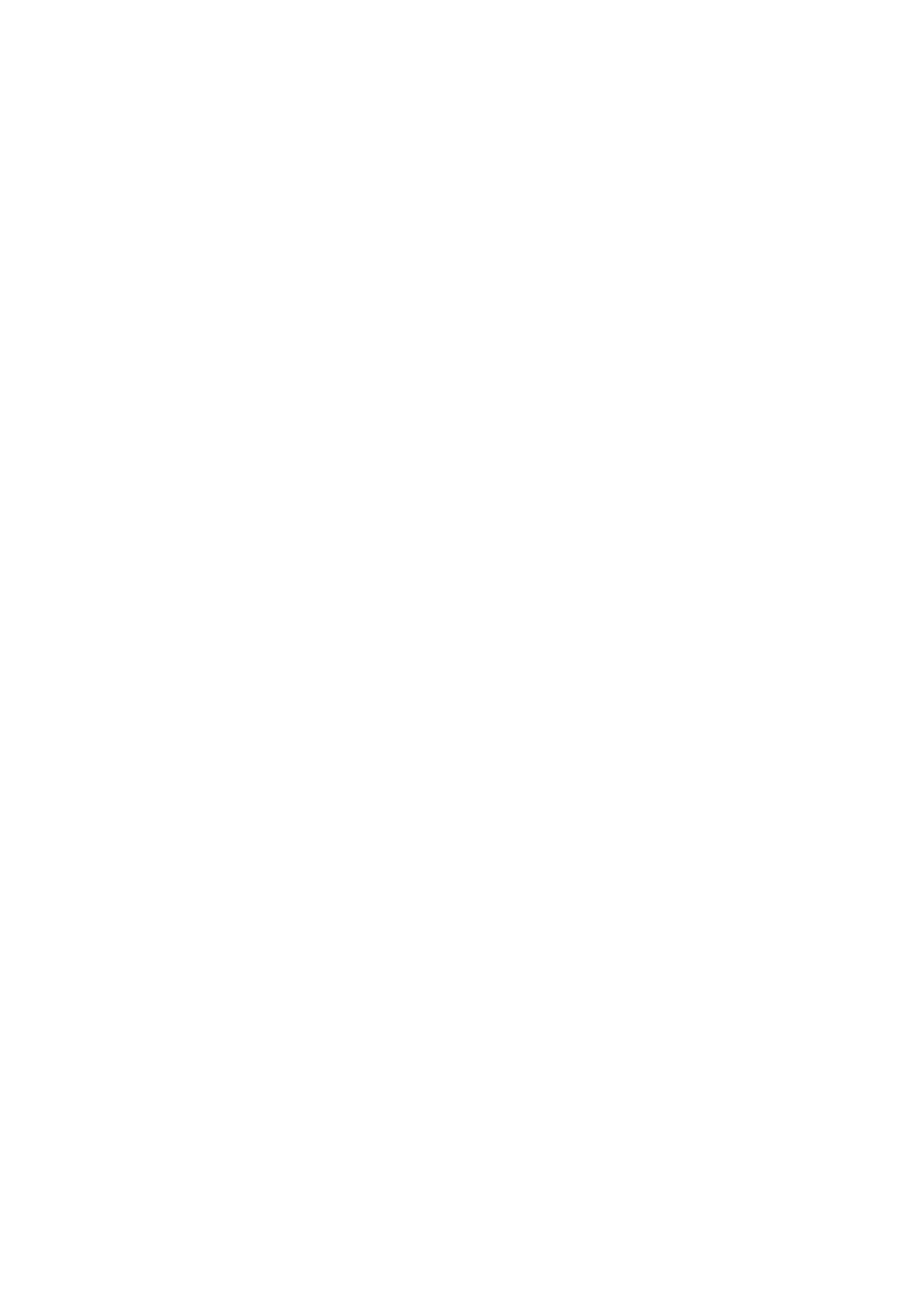Welcome to the Information Session for Latrobe Theatre Company's 2022 production of "Priscilla, Queen of the Desert". The aim of this session is to provide you with all the information necessary to ensure you have a good understanding of the production as a whole, together with the audition process and requirements in particular.

It is also an opportunity for you to ask any questions you might have in relation to the production at the end of the presentation.

## **Priscilla, Queen of the Desert SUNOPSIS**

Based on the 1994 popular movie of the same name, *Priscilla Queen of the Desert* follows the journey of two drag queens, Tick and Adam, and a transgender woman, Bernadette, as they travel across Australia in their bus, named Priscilla.

Tick has been asked to perform at a hotel in Alice Springs by his estranged wife, Marion.

Taking Adam and Bernadette along with him, the trio drive from Sydney to the remote resort town in the middle of the desert. Tick tells his companions that the trip is a favour to his wife, from whom he is separated, but does not reveal that he also has an 8-year-old son he does not know, but who now wants to meet his father.

As they head west, Tick, Adam, and Bernadette learn to accept and support each other, whilst encountering a number of strange and colorful characters.

After experiencing violent homophobic threats, Adam is forced to realize that not everyone is accepting of his flamboyant lifestyle, whilst Bernadette opens up to the possibility of love again following the death of her husband.

Upon reaching Alice Springs, Tick finally meets his son, Benjamin, who accepts his father's homosexuality and drag queen persona.

The trio perform at the resort and realize that they have forged a bond that will last forever.

Full of well-known pop songs and supported by three divas flying high above the stage, *Priscilla Queen of the Desert* is a flamboyant, funny, disco-fuelled musical that gets the audience up on their feet.

# **Musical Numbers**

#### ACT ONE

- It's Raining Men The Divas, Company
- What's Love Got to Do With It? Miss Understanding
- I say a Little Prayer— Tick
- What's Love Got to Do With It? [reprise] Tick, Miss Understanding, the Divas
- Don't Leave Me This Way Bernadette, Tick, Company
- Venus Adam (Felicia), Company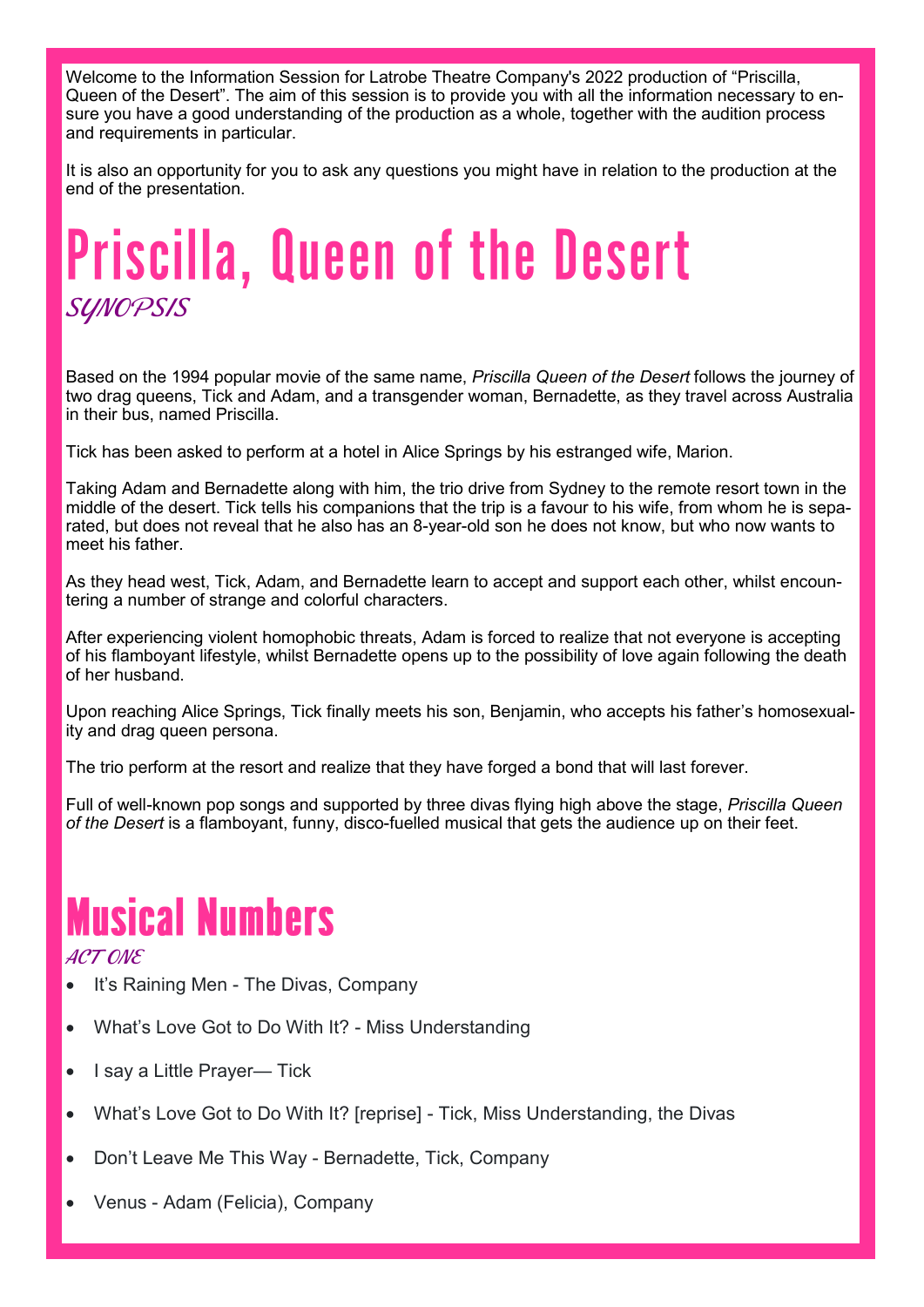- Go West Bernadette, Tick, Adam, Company
- I Say A Little Prayer [reprise] Tick, the Divas
- I Love the Nightlife Shirley, Bernadette, Tick (Mitzi), Adam (Felicia), Company
- True Colors Bernadette, Adam, Tick
- Color My World Adam, Tick, Bernadette, Company
- I Will Survive Bernadette, Adam, Tick, Company

#### ACT TWO

- Thank God I'm a Country Boy Company
- A Fine Romance Young Bernadette, Bernadette
- Thank God I'm a Country Boy [reprise] Company
- Shake Your Groove Thing Tick, Bernadette, Adam, the Divas
- Pop Muzik Cynthia, Company
- A Fine Romance [reprise] Bob
- Girls Just Wanna Have Fun The Divas, Adam
- Hot Stuff Adam (Felicia), the Divas
- Go West [reprise] Bernadette, Adam
- Macarthur Park Bernadette, Tick, the Divas
- Boogie Wonderland The Divas, Marion, Company
- The Morning After Tick, Marion, Company
- Floor Show Medley Tick, Adam, Bernadette, the Divas
- Always on My Mind Tick, Benjamin
- Confide in Me Adam (Felicia)
- We Belong Adam (Felicia), Adam (Mitzi), Bernadette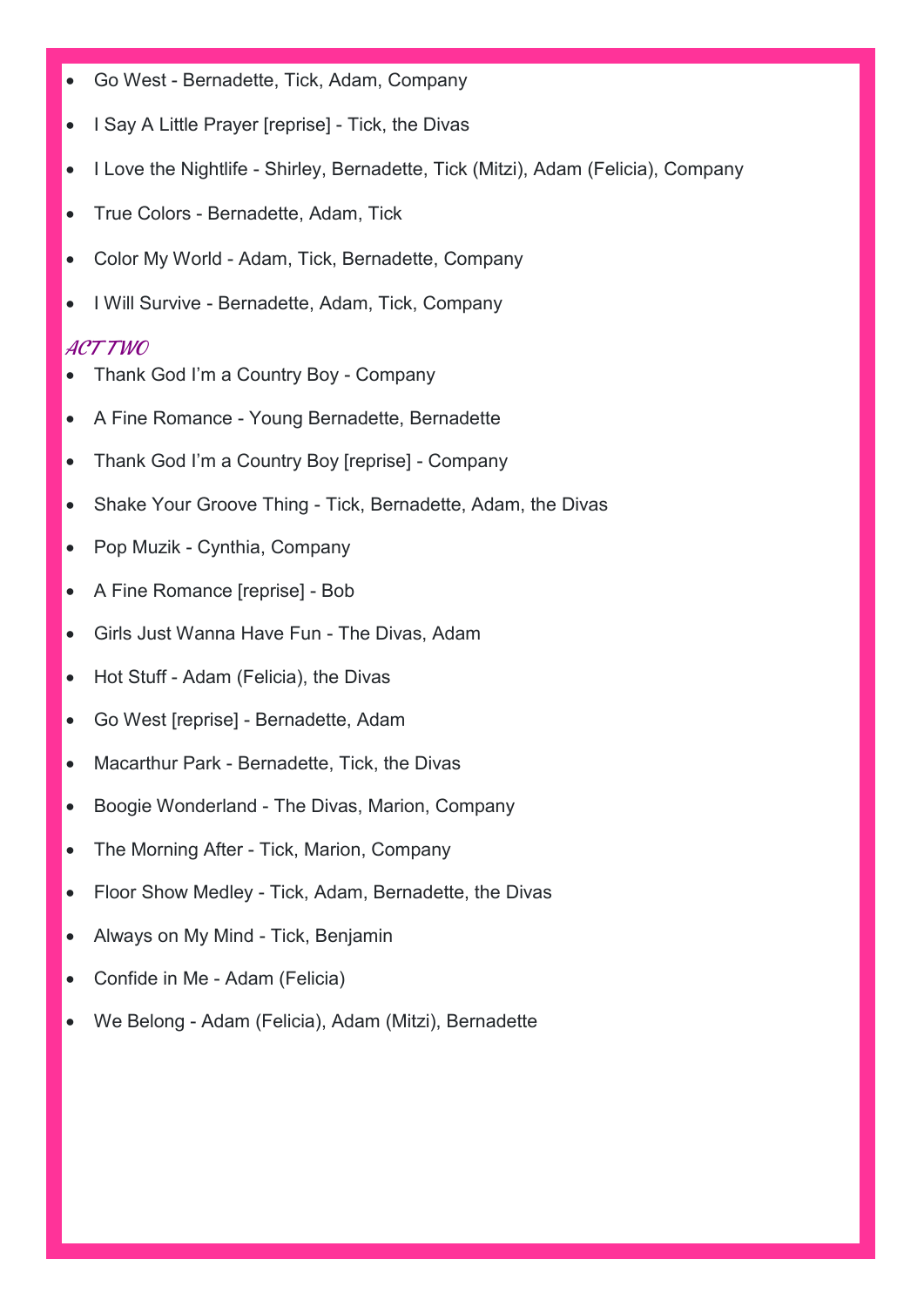## **Character Breakdown**

**BERNADETTE:** (Male Lead, 40's-60's; baritone/tenor) dance, singing and lip-synching ability essential; quietly dignified transsexual who must be convincing as an older woman who was once the star performer of 'Les Girls'; mother of the group; glamorous, oozes Old Hollywood charm with rapier wit and sensitivity.

**MITZI/TICK:** (Male Lead, 30's-early 40's; baritone/tenor) dance, singing and lip-synching ability essential; with an unremarkable and essentially straight exterior, Tick is a discontented drag queen, the best in the business; his journey from disillusionment to fulfillment through being reunited with his son is the central core of the story.

**FELICIA/ADAM:** (Male Lead, 20's; tenor) outstanding dance, singing and lip-synching ability essential; well built, flashy, young drag queen and born performer with a more than occasional bitchy streak.

**BOB:** (Male Lead- 40's-50's; baritone) strong acting ability with one song; a mechanic; manly, soft hearted Aussie bloke; has a fascination with Bernadette whom he saw perform in 'Les Girls' in Sydney more than twenty years ago.

**BENJI: (**Featured, boy or girl age 7-11) son of Tick and his estranged wife, Marion; Marion has raised Benji to be a sweet and open-minded young boy who is supportive of his Father's lifestyle; requires a good actor who sings.

**SHIRLEY:** (Woman, 30s-50s) Hardened outback bartender/waitress. Good ironic comedy. Character acting, singing (solo and ensemble pieces) and dancing ability (Alto/Belt).

**MARION:** (Woman, 30s-early 40s) A hotel entertainment manager - Mother of 8-year-old Benjamin and estranged wife of Tick. Strong, direct and forthright woman who takes charge, but is incredibly accepting of her role as a single mother. There is a deep, unconventional affection between her and Tick. Strong singing and acting. Will be required to sing and dance in ensemble numbers.

**CYNTHIA:** (Asian/Eurasian woman, late 20s-30s) Bob's feisty wife. A frustrated performer of obscure "stage tricks", which make her very popular at the local pub. Character acting, singing and dancing ability essential. Must have a great physique. Will be required to sing and dance in ensemble numbers.

**THE DIVAS:** (Women, 20s-40s) Three women who carry the musical weight of the show. Sassy, strong and sexy, these women lead us through some of the greatest hits of the last decades. All shapes and sizes welcome, but brilliant vocalists in the disco-belt style with flexible range and strong movers a must. Will also be part of the female ensemble.

**MISS UNDERSTANDING: (**Drag Role, 20-30s) Fabulous drag queen with great comic hosting ability. Sets up the tone of the show for us—must be able to work a crowd well, and look brilliant in drag. Ability to deliver Tina Turner numbers convincingly a must. Character acting, singing and dancing ability a must. Will be required to sing and dance in ensemble numbers.

**FRANK:** (Man, 20s-early 40s) Tough miner bloke with violent tendencies. A hardened resident of mining town Coober Pedy. Tall, strapping and very outback Australian. Character acting, singing and dancing ability. Will be required to sing and dance in ensemble numbers.

**JIMMY: (**Indigenous man or woman, late 20-30s) Friendly indigenous Australian bloke whom the queens run into in the desert. Innocent charm and great movement skills—any traditional dance a huge plus. Character acting, singing and dancing ability. Will be required to sing and dance in ensemble numbers.

**YOUNG BERNADETTE/FARRAH:** (Drag Role, 20s-30s) Young Bernadette: The epitome of grace and glamour -- gender illusion rather than drag -- "Les Girls" at its most alluring. Farrah: Young, beautiful and sassy drag queen; must be a brilliant mover and look stunning and believable as a woman; character acting, singing and dancing ability. Will be required to sing and dance in ensemble numbers.

**ENSEMBLE:** (Character ages 20s-40s) Excellent dancers who sing well, to play a variety of ensemble characters.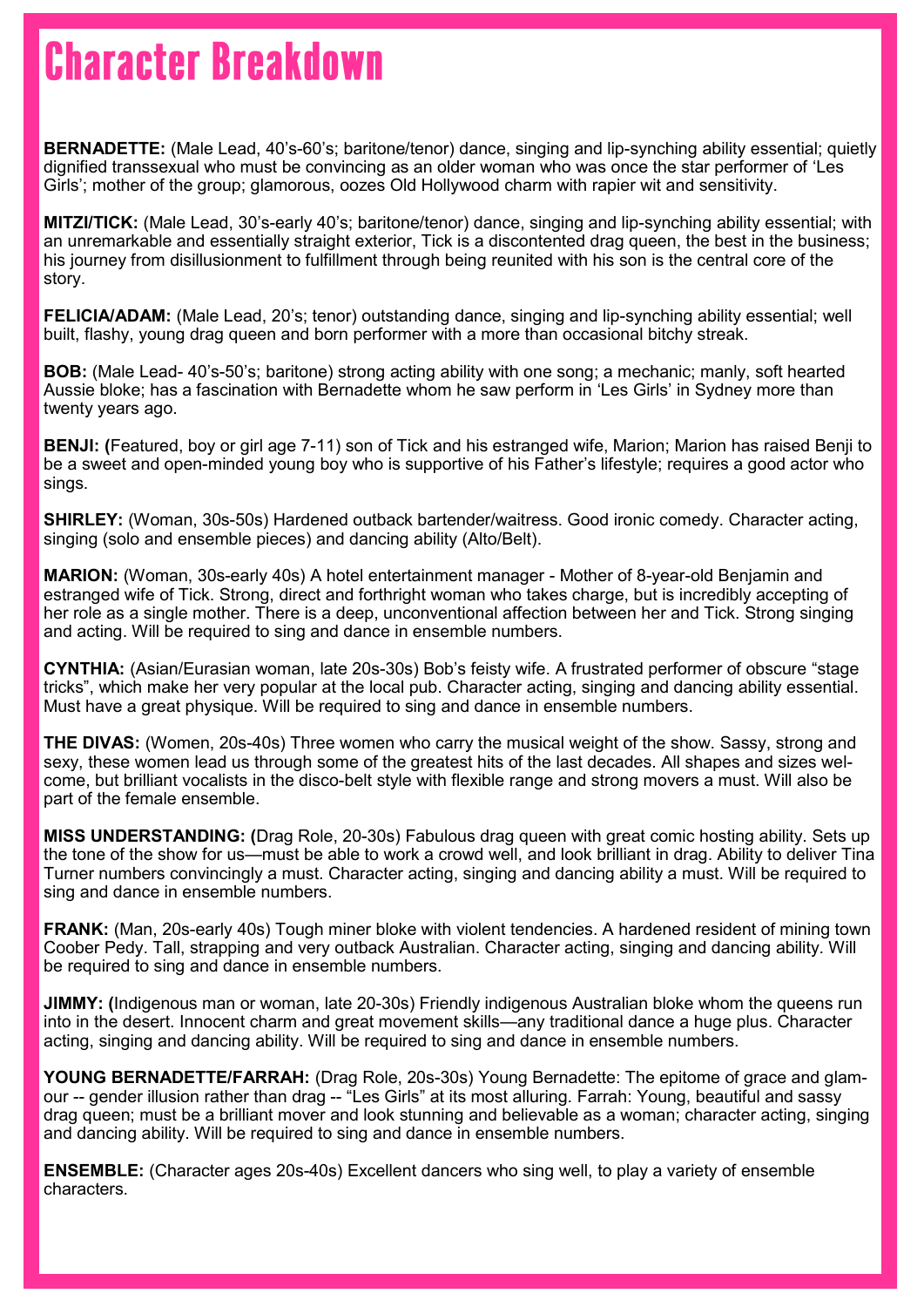## **Your Commitment**

Priscilla, Queen of the Desert will be staged in the Gippsland Performing Arts Centre in Traralgon between Friday 26th August and Saturday 3rd September 2022.

Rehearsals will be held at 'The Wings', Ronald Reserve Hall, Vary Street, Morwell on Mondays and Wednesday nights, with regular Sunday rehearsals and a compulsory camp in July 2022. Auditions will be held at 'The Wings' as follows:

**Saturday, 30th April 2022 10am -12noon —**Dance Audition **Saturday 30th April 2022 1.pm—5.30pm** —Individual Auditions **Sunday 1st May 2022 10am —5.30pm** —Individual auditions **Monday 2nd May 2022, 7.00pm—9pm**— Callbacks **Theatre Dates: Friday 19th August through to Sunday 4th September 2022**—must be available for all dates (see attached rehearsal calendar)

#### **\*\*\* Please commit to being available for the whole audition period**

**\*\*\*\*\*Please note that ALL auditonees must be 17 years or older as at first rehearsal, 9th May 2022. Due to the adult content, signed Parental consent will be required for performers aged 17 if offered a place in the cast.**

**\*\*\*\*\* Important: Under current restrictions, all cast, crew and orchestra are required to be fully vaccinated against COVID-19.**

#### **The following are very important points that you will need to understand and agree to:**

- All auditionees are to pay a one off \$5.00 Administration/Audition fee on arrival at the audition.
- It is a requirement that all cast members will be financial members of the Latrobe Theatre Company and MUST pay the Membership Fees at or before the FIRST REHEARSAL. Individuals may make a payment plan for the balance of Show Fees and Camp Costs if required.
- All cast members, Production Team, Crew and Orchestra, aged 18 years or older, must have a valid Working With Children Check or VIT registration—there are no exceptions.

Please complete our online audition form and an audition time will be provided for you once the form is submitted. (Principals will be provided with the audition monologue when the audition time is provided.) The form can be found at: <http://www.latrobetheatrecompany.org.au/>or via our Facebook page: [https://](https://www.facebook.com/LatrobeTheatreCompany/) [www.facebook.com/LatrobeTheatreCompany/](https://www.facebook.com/LatrobeTheatreCompany/)

The production team is looking for a fit and energetic cast of 25-30 individuals consisting of a variety of ages and ethnicity. Any incidental roles will be covered by the ensemble. High physical and vocal stamina and energy will be needed throughout rehearsals and runs of the show.

If you are unsure whether you meet the criteria, do not be put off. We recommend that you audition and let us be the judge!

#### MEMBERSHIP FEES

| One off Joining Fee (New Members)   | \$11.00  |
|-------------------------------------|----------|
| <b>Full Membership</b>              | \$60.50  |
| Student/Concession                  | \$44.00  |
| Family Residing at the same address | \$110.00 |

#### PRODUCTION FEES

| Show Levy | \$120.00 (includes a Production T-Shirt, program and Photo DVD) |
|-----------|-----------------------------------------------------------------|
| Camp Cost | \$160.00                                                        |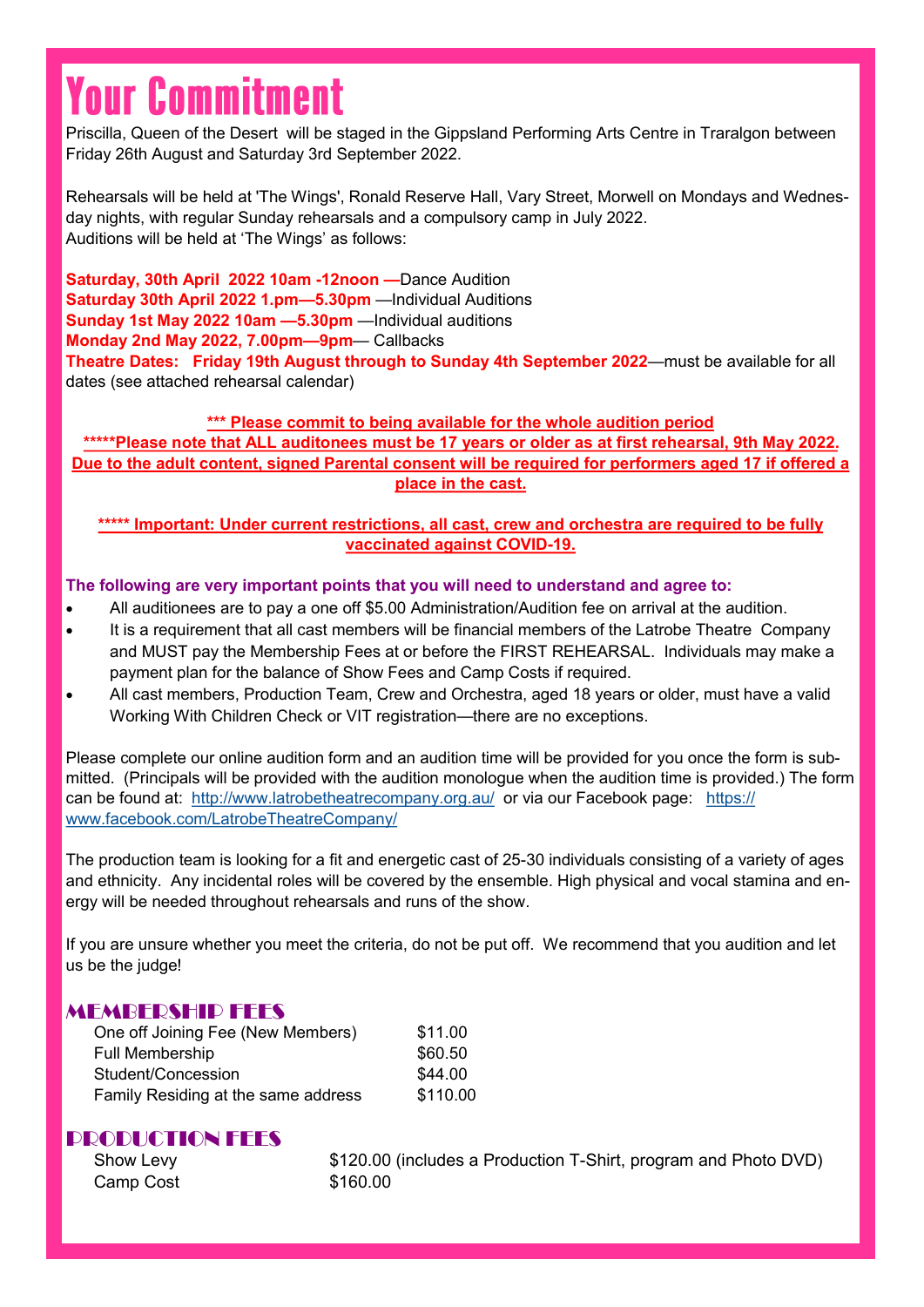### CHILD SAFE POLICY

**Latrobe Theatre Company Inc has a zero tolerance to any form of child abuse and is committed to the safety, wellbeing and empowerment of children. We will create and maintain a child safe organisation where protecting children and preventing and responding to child abuse is embedded in the everyday thinking and practice of all members. This Policy applies to all members and volunteers irrespective of their involvement in child related duties.** 

#### *Any persons who have outstanding Memberships and/or Show Levies will not be able to audition.*

- All members of Latrobe Theatre Company Inc as well as Production Team, crew and orchestra members are required to have a valid Working With Children Check (or VIT equivalent) and are required to list LTC on their WWCC registration.
- Under current restrictions, all cast, crew and band members are required to be fully vaccinated against COVID-19.
- Members of the cast will be required to reach a satisfactory standard within six weeks of commencement of rehearsals, otherwise they may be replaced.
- If you are offered a position in the cast of Priscilla, Queen of the Desert, please remember that you are making a commitment to complete the rehearsal period and theatre season. We view this commitment to the company and your fellow performers very seriously.
- It is expected that all cast members will attend all rehearsals they are scheduled for. Punctuality and regular attendance is essential for the smooth running in rehearsals.
- All cast members must be available for all performance dates, including theatre rehearsals.
- Sunday rehearsals are vital rehearsal times for the production and cast members must be available for these scheduled dates.
- The Camp Weekend scheduled for 30th & 31st July 2022 is compulsory.
- All cast will be provided with major items of costuming however, there is an expectation that cast members will provide some of their own costuming (e.g. shoes, dance shoes, hosiery, appropriate jewellery etc.) Assistance and advise will be given in this area.
- It is an expectation that cast members will practice music, dance and dialogue outside normal rehearsal sessions. There is insufficient time at rehearsals to allow for ongoing practice of pieces. The standard we achieve will be directly related to the amount of practice done in your own time.
- The decisions made by the audition panel are final and no approach may be made to the panel regarding those decisions. Should you have any query relating to the audition process you must inform the Committee of the Latrobe Theatre Company in writing.
- It is expected that any cast under the age of 18 will be signed in and out of rehearsals by a parent or guardian. However, rehearsals themselves will be closed to anyone except cast members.
- The Production Team expects commitment from you to the production that will ensure best possible performance. In return the Production Team give you the commitment that they will utilise your time as effectively as possible and structure the production so that you gain maximum enjoyment and reward from it. A committed team working together equals a successful show.
- You are encouraged at all times to ask questions and discuss any concerns or queries you might have.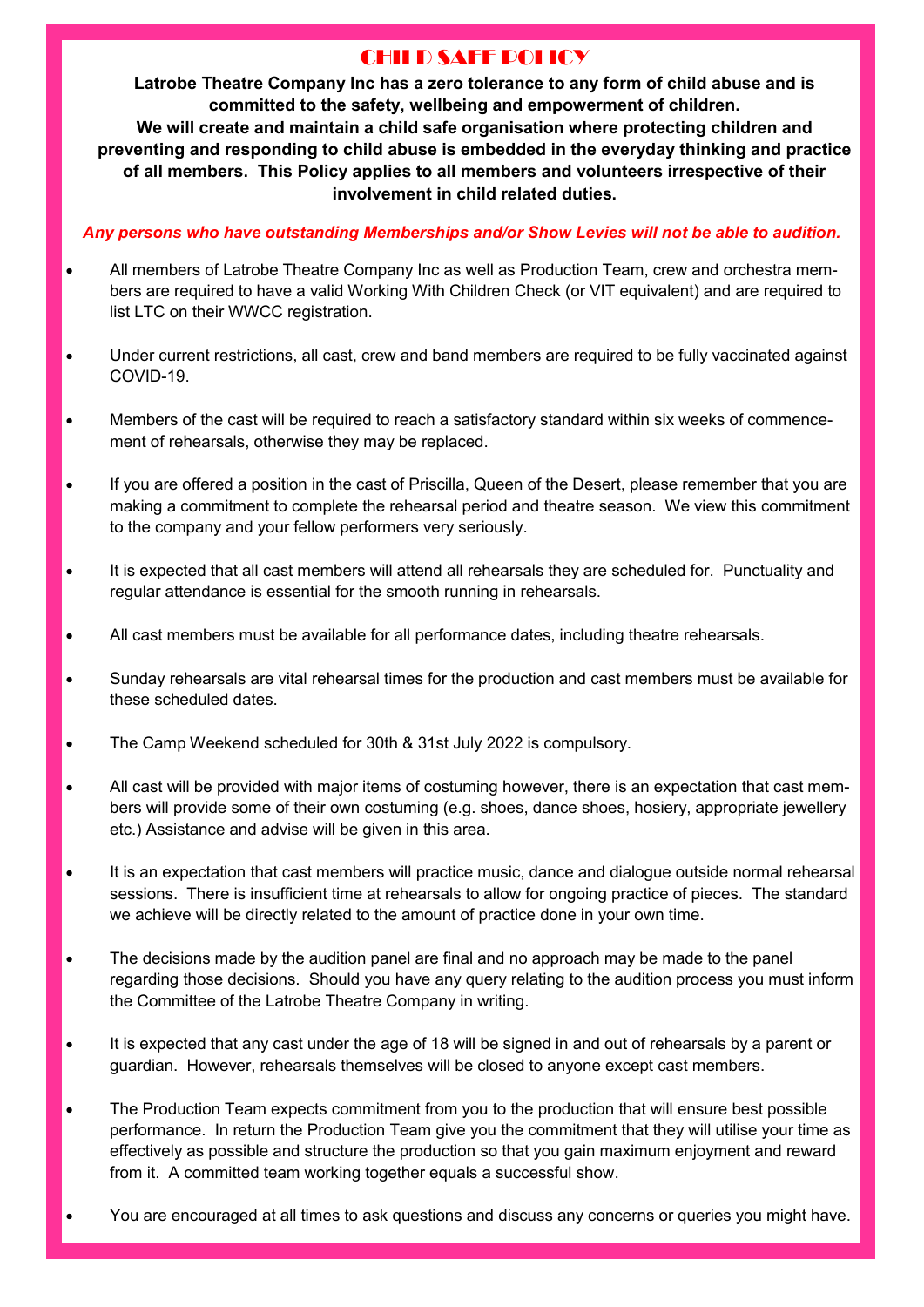## AUDITION DETAILS

The audition panel will consist of: Luke Cassidy **Artistic Director** Hayden May **Musical Director** Musical Director Renaye Duncan & Briee Comber Co-Choreographers Kara Smith, Ashlea Vanyai & Christine Ross Directing Team Mentors

An LTC committee member or life member will also be present during auditions but will take no part in decisions on casting.

Production Manager Kate Dougan will be handling registrations in the foyer but will take no part in decisions on casting. Kate, a Life Member, may however, sit in on auditions if required as an LTC representative.

The audition process is designed to identify the most suitable candidates for both principal and ensemble roles. The panel will be looking for character interpretation, musical ability and dance capability. The emphasis on each of these will vary according to the role. The panel will endeavour as much as possible to assist every auditionee to relax and give their best performance.

Results of auditions should be emailed to you by Thursday 4th May 2022. If you have not received your email by this date please contact the Production Manager Kate Dougan. All auditionees will be notified whether they are successful or not. Individual feedback for auditionees is not available.

All queries regarding the audition process should be forwarded in writing to the Committee of the Latrobe Theatre Company.

*Please do not try to contact individual production team members personally.*

All auditions will be videoed.

**\*\*\*Please note that ALL auditonees must be 17 years or older as at 9th May 2022\*\*\***

## AUDITION REQUIREMENTS

ENSEMBLE AUDITIONS: Anyone auditioning to be part of the ensemble is asked to:

- Attend the required Movement workshop audition on Saturday 30th April commencing at 10am.
- Prepare one (1) song from the following selection: "It's Raining Men" "I Say A Little Prayer" -"True Colours " or Girls Just Want to Have Fun" *(Please provide own backing track or accompanist. Song can also be performed A Cappella).* Please be aware you may be asked to sing another song from the show on the day.

PRINCIPAL AUDITIONS: Anyone intending on auditioning for an Principal Role is asked to:

- Attend the required Movement workshop audition on Saturday 30th April commencing at 10am.
- Prepare one (1) song from the following selection: "It's Raining Men" "I Say A Little Prayer" "True Colours " or Girls Just Want to Have Fun" *(Please provide own backing track or accompanist. Song can also be performed A Cappella).* Please be aware you may be asked to sing another song from the show on the day.
- Prepare the required monologue (will be emailed to you with audition time)

MOVEMENT AUDITION: The movement component of the Audition morning will consist of a short warm up and then everyone will learn the same piece of movement.

- You will need to wear comfortable clothing and shoes you can move in NO THONGS, SLIP ON SHOES OR BARE FEET!
- Dependant on numbers it may be necessary to run more than one or two groups to learn the piece; once learned, auditionees will be placed in groups of 6-8 for the actual movement audition.